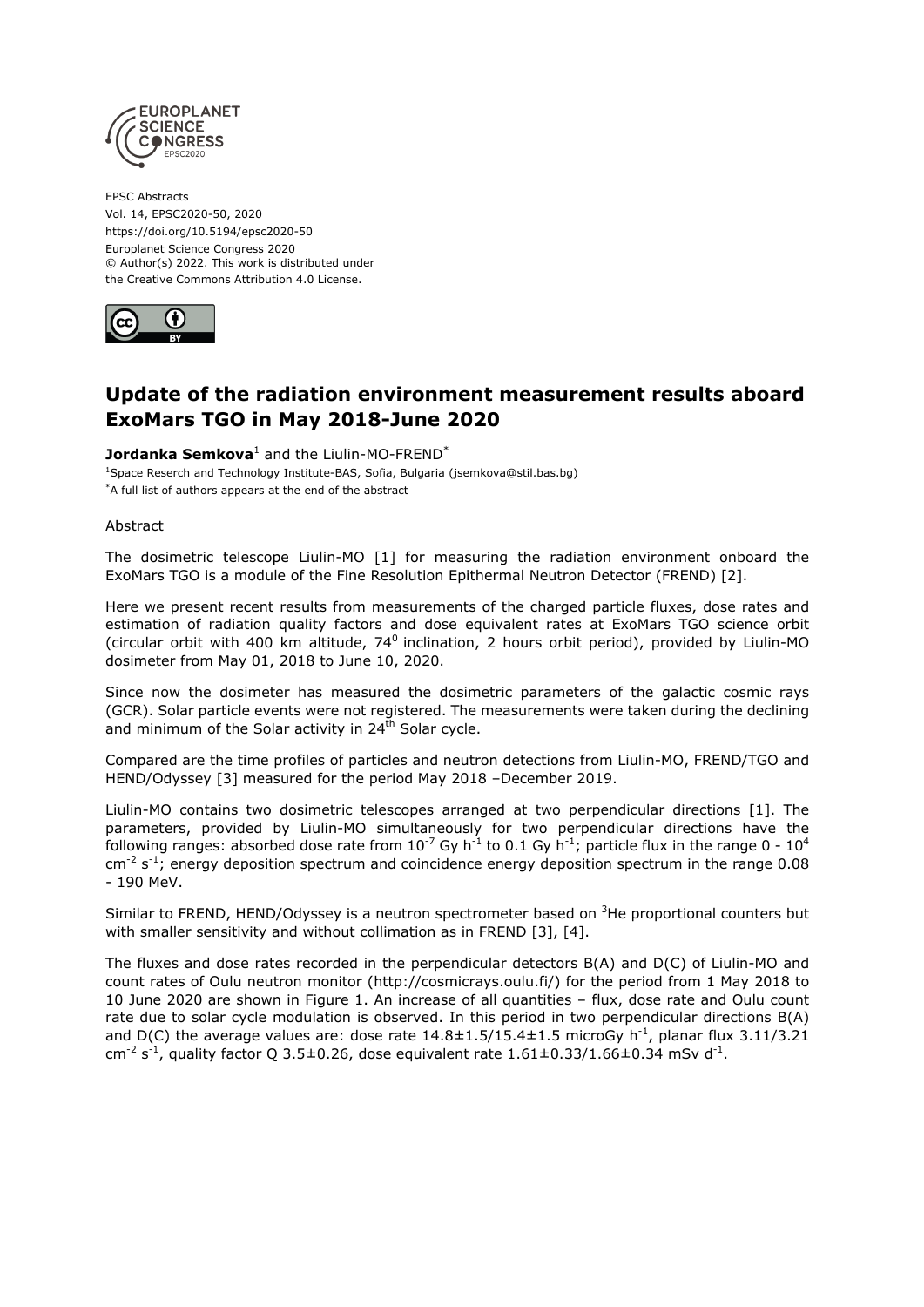

Figure 1. Overview of GCR fluxes (top) and dose rates (middle) measured by Liulin-MO in Mars science orbit and Oulu neutron monitor count rates (bottom) in the period 01.05.2018 - 10.06.2020

In Figure 2 is shown the comparison between the normalised (relatively to the mean daily value for the full period) daily mean Liulin-MO data and HEND data accumulated in energy channels  $1 - 8$ , most sensitive to the charge particles of GCR. These profiles demonstrate good correlation both on a short time scale (days) and long term scale (months). The total amplitude of variations observed during 20 months of TGO mapping is about 8%. Figure 3 presents the comparison between the normalised FREND total counts rate and HEND data accumulated in the energy channels 9 – 16, mostly populated with counts from Martian neutron albedo (which is produced by GCR by interaction with matter in the shallow subsurface). These curves also show high correlation with each other both on short and long term scales.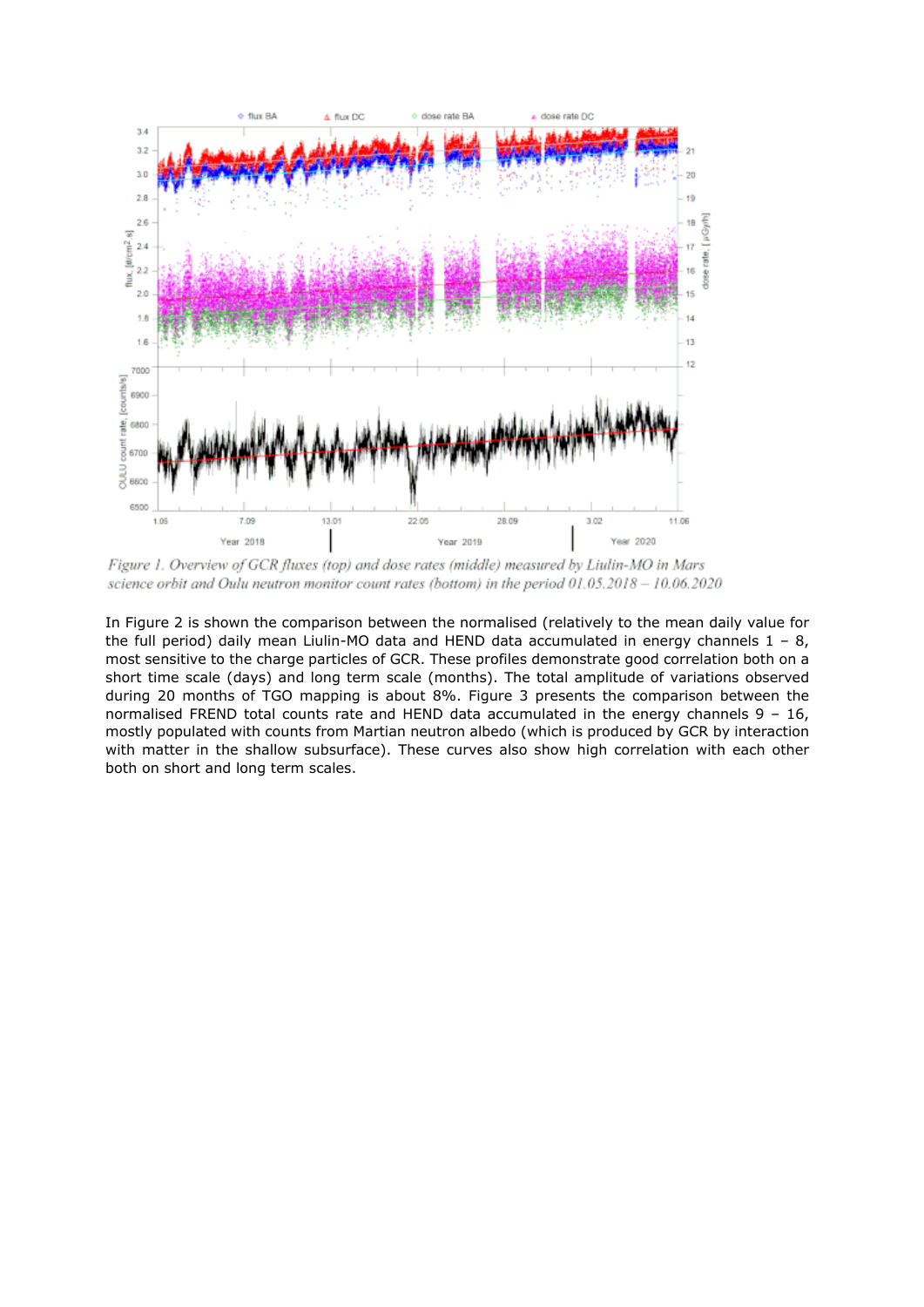

Figure 2. Time profiles of GCR daily variations measured by Liulin-MO and HEND/Mars Odyssey during May 2018 - December 2019



Figure 3. Time profiles of Mars neutron albedo variation measured by FREND and HEND/Odyssey during May 2018 - December 2019

The obtained data from May 2018 to April 2019 show that 1) An increase of the dose rates and fluxes is observed from May 2018 to March 2020 which corresponds to the increase of GCR intensity during the declining of the solar activity. From March to June 2020 the measured values are practically equal, corresponding to the minimum of the solar activity; 2) The time profiles of GCR daily variations measured by Liulin-MO and HEND demonstrate good correlation. The comparison between the normalised FREND total counts rate and HEND data accumulated in the energy channels mostly populated with counts from Martian neutron albedo also show high correlation with each other. The difference in the long term variations between the profiles of GCR and neutron albedo might be addressed to how the solar modulation changes directly the GCR flux and how it changes emission of neutron albedo by interaction with a matter in the Martian shallow subsurface.

## Acknowledgements

The work in Bulgaria is supported by the Contract No. 4000117692/16/NL/NDe funded by the Government of Bulgaria through an ESA Contract under the PECS (Plan for European Cooperating